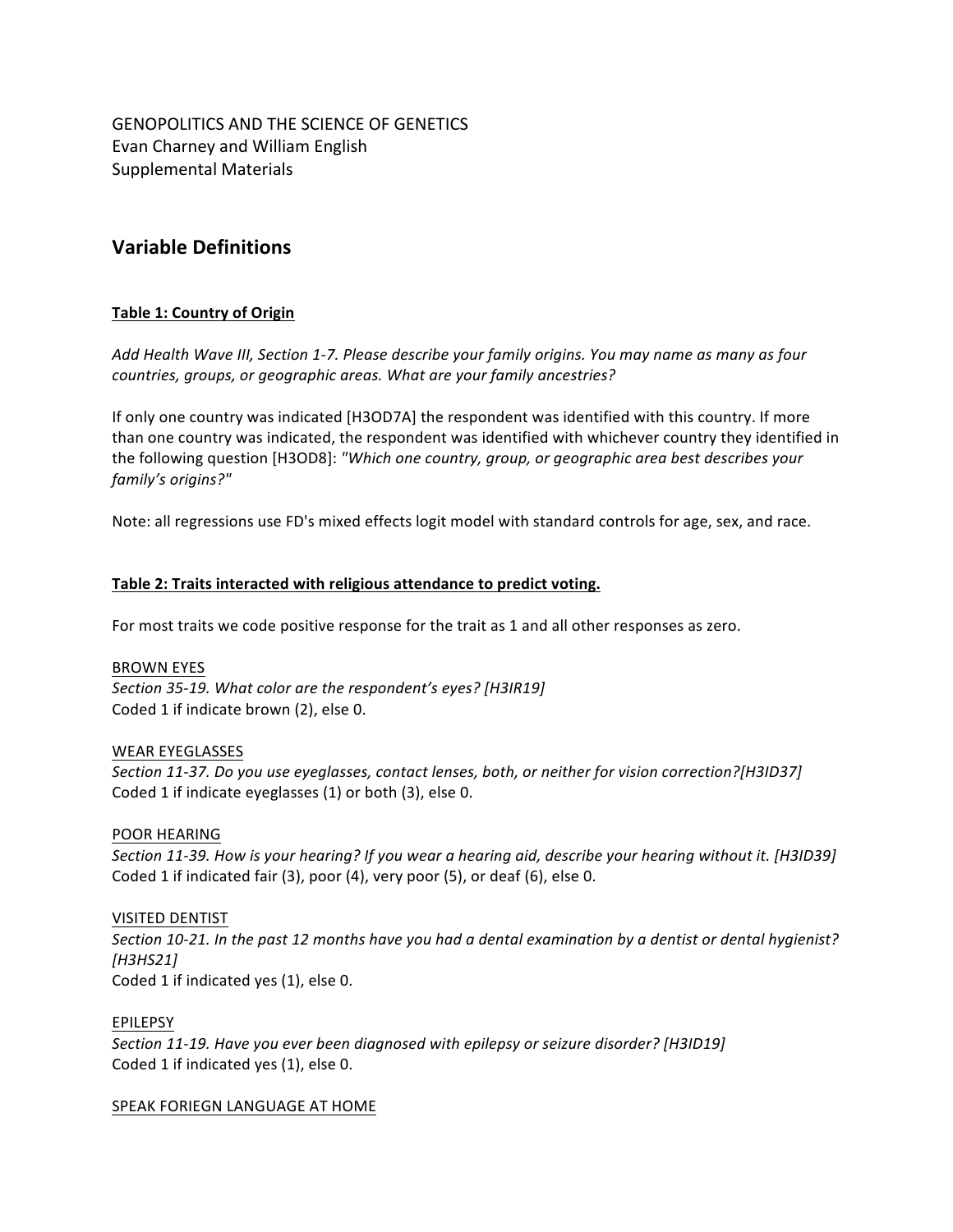Section 1-9. What language do you use most with your family and close relatives? [H3OD9] Coded 1 if indicated English (1), else 0. (Note that to interpret the coefficient as the influence of speaking a non-English language at home, the sign must be reversed).

## RATED ATTRACTIVE/VERY ATTRACTIVE BY INTERVIEWER

Section 35-1. How physically attractive is the respondent? [H3IR1] Coded 1 if indicated attractive (4) or very attractive (5), else 0.

Note: all regressions use FD's mixed effects logit model with standard controls for age, sex, and race.

# **Table 3: "Pro-social" behaviors that show a direct association with voting but show no association when interacted with (L)5HTT**

# TEAM SPORT LAST WEEK

Section 33-10. In the past seven days, how many times did you participate in strenuous team sports such *as football, soccer, basketball, lacrosse, rugby, field hockey, or ice hockey? [H3DA10]* Coded -1 if 0, 0 if 1-2, and 1 if greater than 2.

## HANG OUT WITH FRIENDS LAST

Section 33-15. In the past seven days, how many times did you just "hang out" with friends, or talk on *the telephone for more than five minutes?* [H3DA15] Coded -1 if 0, 0 if 1-2, and 1 if greater than 2.

## HOURS AT SCHOOL

Section 33-37. How many hours a week do you spend in school or at this *[job training or vocational education] program? [H3DA37]* Coded  $-1$  if 0, 0 if 1-30, and 1 if greater than 30.

## ATTEND POLITICAL RALLY

Section 30-9. Which of the following things have you done during the last 12 months? *-attended a political rally or march [H3CC9E]* Coded 1 if indicated (1), else 0.

VOLUNTEER Section 30-3. During the last 12 months did you perform any unpaid volunteer or community service *work? [H3CC3]* Coded 1 if indicated yes (1), else 0.

## VOLUNTEER WITH YOUTH ORGANIZATION

Section 30-4. Which of the following types of organizations have you been involved with in your *volunteer or community service work in the last 12 months?* -youth organizations, such as Little League or scouts [H3CC4A] Coded 1 if indicated (1), else 0.

VOLUNTEER WITH COMMUNITY/SOCIAL ACTION GROUP Section 30-4. Which of the following types of organizations have you been involved with in your *volunteer or community service work in the last 12 months?*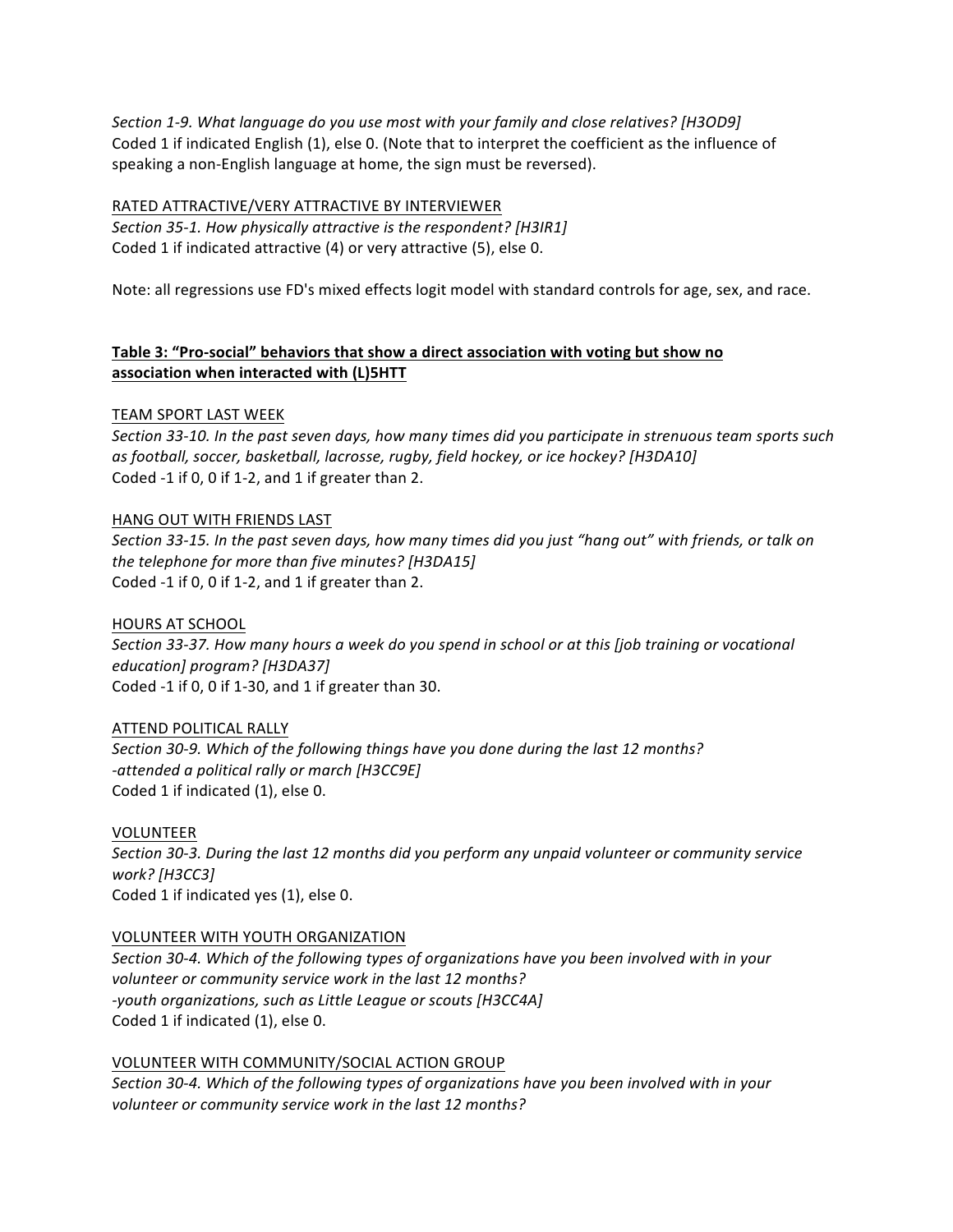*-community centers, neighborhood improvement associations, or social-action groups [H3CC4F*] Coded 1 if indicated (1), else 0.

#### VOLUNTEER WITH CHURCH GROUP

Section 30-4. Which of the following types of organizations have you been involved with in your *volunteer or community service work in the last 12 months?* -church or church-related groups (not including worship services) [H3CC4E] Coded 1 if indicated (1), else 0.

## VOLUNTEER WITH EDUCATIONAL ASSOCIATION

Section 30-4. Which of the following types of organizations have you been involved with in your *volunteer or community service work in the last 12 months? -educational organizations [H3CC4H]* Coded 1 if indicated (1), else 0.

Note: all regressions use FD's mixed effects logit model with standard controls for age, sex, and race.

## **Table 4: Control Variables**

## PARENT INCOME > 25K

Parent Questionnaire A55. About how much total income, before taxes did your family receive in 1994? *Include your own income, the income of everyone else in your household, and income from welfare benefits, dividends, and all other sources.* [PA55]

Coded 1 if income was greater than or equal to \$25,000, else 0 (if income less than \$25,000 or "refused" (9996) or missing).

## EDUCATION (COLLEGE)

Section 7-1. What is the highest grade or year of regular school you completed? [H3ED1] Coded 1 if greater than high school (12), else 0.

## ORGAN DONOR

Section 30-6. Are you a registered organ donor? [H3CC6] Coded 1 if yes (1), else 0.

## HAVE EMAIL ACCOUNT

Section 15-14. Do you have an email account? [H3EC14] (note this is around the year 2000) Coded 1 if yes  $(1)$ , else 0.

# **BORN IN THE US**

Section 1-13. Were you born in the United States? [H3OD13] Coded 1 if yes  $(1)$ , else 0.

## FILED A TAX RETURN

Section 30-9. Which of the following things have you done during the last 12 months? *-filed a tax return [H3CC9F]* Coded 1 if indicated (1), else 0.